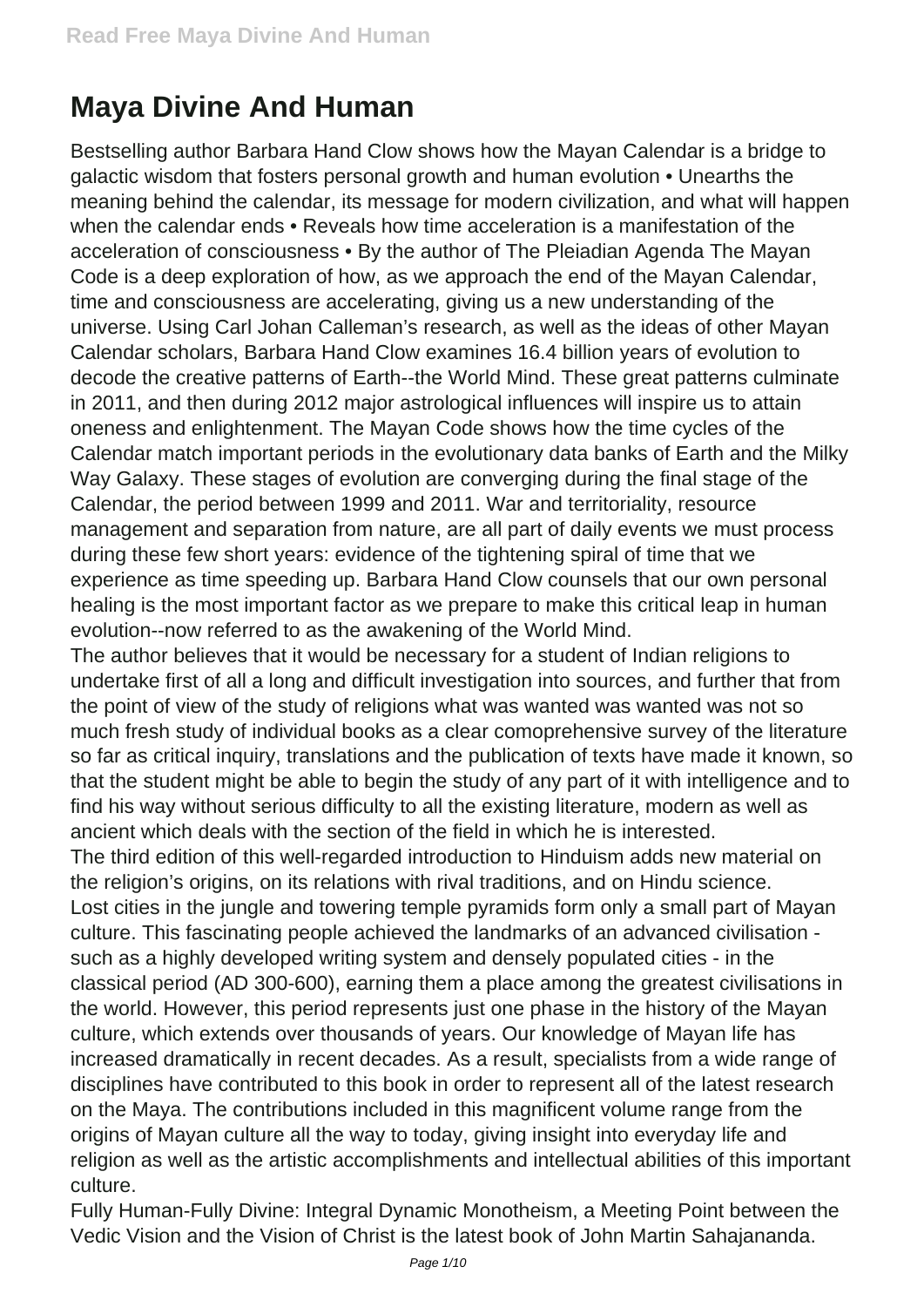This books deals with finding the answer to the fundamental question: Who are human beings? He looks for the answer to this basic question in two categories of spiritual traditions, viz., prophetic tradition and wisdom tradition. The wisdom tradition seems to focus on our oneness with God and the prophetic tradition on our humanness. He proposes a view that integrates these two views in an inclusive way. We are fully human and also fully divine. He looks at spiritual life as a dynamic process of evolution in relationship with God. This process he describes as Integral Dynamic Monotheism. In the second part of the book, he explains to us about similarities between the spiritual awakening and spiritual evolution in the Vedic tradition and the biblical tradition. He shows how close these great traditions can come, and when they come close together, they realize what they need from one another to make them richer and fuller. Thus he says that the challenge of Upanishadic tradition to Christianity is to open the nondualistic experience of Jesus, which is the radical love of God for all the Christians. In the same way, the challenge of Christ to the Vedic tradition is to translate its nondualistic wisdom of God, which is the radical love of God, into nondualistic action and social transformation that is the radical love of one's neighbor.

What terms are currently up for debate in Indian society? How have their meanings changed over time? This book highlights key words for modern India in everyday usage as well as in scholarly contexts. Encompassing over 250 key words across a wide range of topics, including aesthetics and ceremony, gender, technology and economics, past memories and future imaginaries, these entries introduce some of the basic concepts that inform the 'cultural unconscious' of the Indian subcontinent in order to translate them into critical tools for literary, political, cultural and cognitive studies. Inspired by Raymond Williams' pioneering exploration of English culture and society through the study of keywords, Keywords for India brings together more than 200 leading sub-continental scholars to form a polyphonic collective. Their sustained engagement with an incredibly diverse set of words enables a fearless interrogation of the panoply, the multitude, the shape-shifter that is 'India'. Through its close investigation and unpacking of words, this book investigates the various intellectual possibilities on offer within the Indian subcontinent at the beginning of a fraught new millennium desperately in need of fresh vocabularies. In this sense, Keywords for India presents the world with many emancipatory memes from India.

Why did many religious leaders—Moses, Old Testament prophets, Zoroaster—claim they heard divine voices? Why do ancient civilizations exhibit key similarities, e.g., the "living dead" (treating the dead as if they were still alive); "speaking idols" (care and feeding of effigies); monumental mortuary architecture and "houses of gods" (pyramids, ziggurats, temples)? How do we explain strange behaviour such as spirit possession, speaking in tongues, channelling, hypnosis, and schizophrenic hallucinations? Are these lingering vestiges of an older mentality? Brian J. McVeigh answers these riddles by updating "bicameralism." First proposed by the psychologist Julian Jaynes, this theory postulates that an earlier mentality existed: a "human" (the brain's left hemisphere) heard voices of "gods" or "ancestors" (the brain's right hemisphere). Therefore, ancient religious texts reporting divine voices were recounting of audio-visual hallucinations—a method of social control when early populations expanded. As growing political economic complexity destabilized god-governed states in the late second millennium BCE, divine voices became inadequate. Eventually, humans had to culturally acquire new cognitive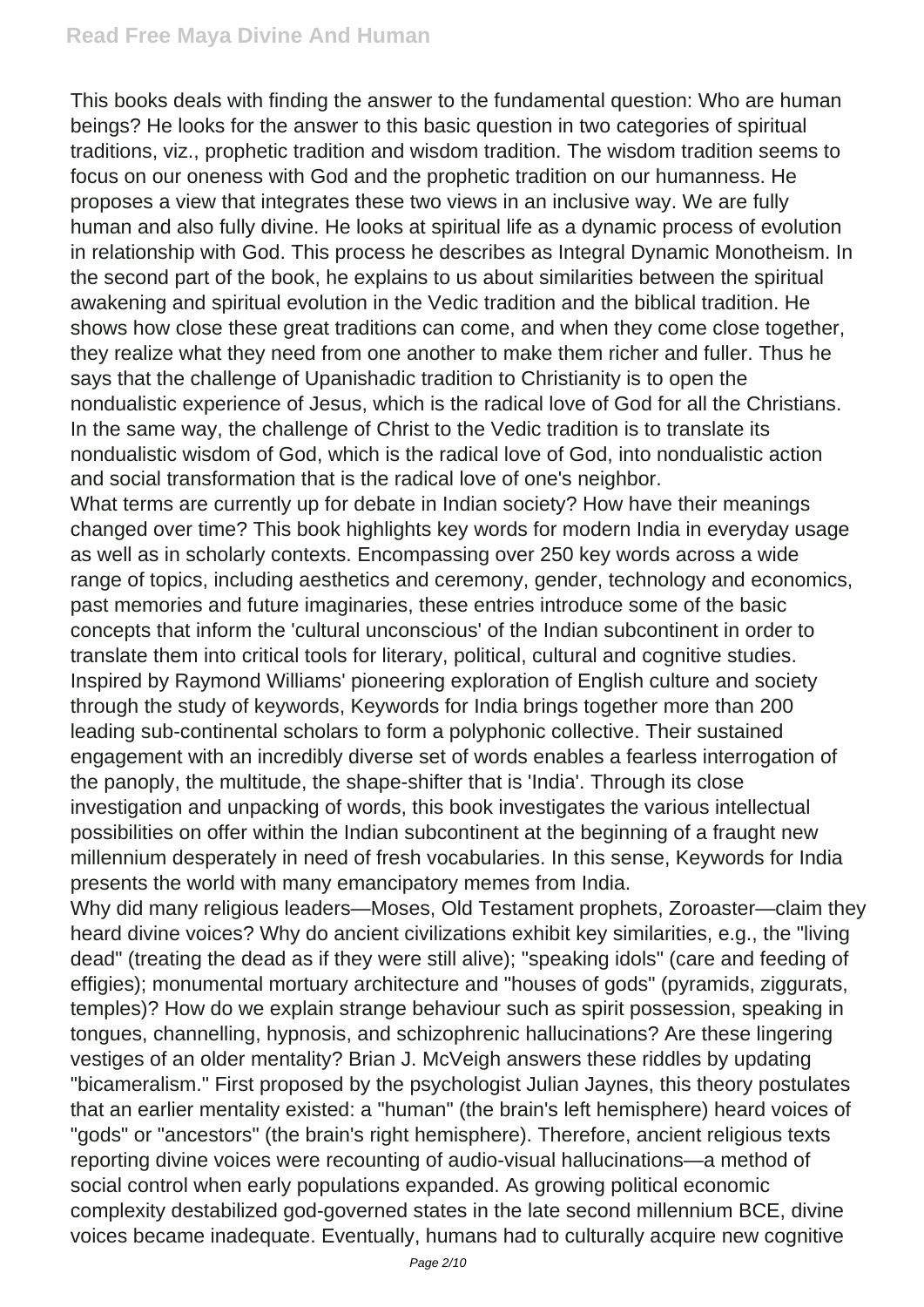skills (modern religions) to accommodate increasing social pressures: selves replaced the gods and history witnessed an "inward turn." This psychological interiorization of spiritual experience laid the foundations for the world's great religions and philosophies that arose in India, China, Greece, and the Middle East in the middle of the first millennium BCE.

This book explores the integral vision of human development contained in the original works of Sri Aurobindo and The Mother. It delves into multiple layers of the human personality as envisaged by Sri Aurobindo and The Mother and explores a new developmental science of consciousness based on the practice of Integral Yoga. The book examines the major metatheoretical conceptions that shape the contemporary discipline of developmental psychology and discusses the ways in which Sri Aurobindo's philosophical and psychological perspective can help break fresh ground for developmental theorisation and research by extending the current understanding of the human evolutionary potential. The author proposes a new agenda for human development which brings together the key ideas of integral individual and collective development and informs practices in the areas of counselling, education, parenting and self-development. This book will be of special interest for researchers of developmental psychology, human development, counselling psychology, philosophy, social work and education.

Telling the story of the Maya peoples from their earliest beginnings to the start of the 20th century, this book divides the 3,000 year time span into seven distinct sections. Each provides a detailed vignette of the events, explorers, and people of a particular Maya era, starting with the tropical lowlands' Olmec civilization. Among the topics covered are the shamanistic rites by which Mesoamerican monarchs based their power to rule; the Preclassic megacity of El Mirador and its near neighbor Nakbe; the Maya creation myth of the Hero Twins and its role in organizing Maya society; and the power struggles between the cities Tikal and Calakmul. John's Book of Revelation - the Apocalypse - has been subjected to countless interpretations by theologians over the years, mostly based on theory and speculation. In contrast, Rudolf Steiner spoke from his own direct experience and knowledge of the spiritual truths contained in St John's mysterious pictures. Although he had previously presented his insights into the Book of Revelation a number of times, in 1924 Steiner ventured to give a completely new perspective - in response to a request by priests of The Christian Community - by relating the subject closely to the work of the modern priest. 'These priests felt the need to achieve a closer relationship with the Book of Revelation', he wrote later. 'I believed I would be able to contribute to such a closer relationship. The spiritual paths I follow had enabled me to trace the apocalyptist's footsteps. So I felt that with this course of lectures I would be able to achieve a depiction that would convey this priestly book in its true sense as a spiritual guide for the priest.'

Krishna is a central figure in Hinduism, a religion that has been a fundamental force for thousands of years. This accessible encyclopedia covers texts, practices, scholarship, and arts related to Krishna from the earliest known sources on. • Overviews the importance of Krishna to world history • Offers topical and thematic entries illuminating classical texts and practice and modern developments inside and outside India • Covers philosophical traditions such as Advaita and vegetarianism as well as spiritual and yoga traditions and their contemporary adaptations • Includes extensive studies of followers and founders of Krishna in India and around the world • Shares geographical information regarding sacred places and places of pilgrimage

"Wendy Doniger O'Flaherty . . . weaves a brilliant analysis of the complex role of dreams and dreaming in Indian religion, philosophy, literature, and art. . . . In her creative hands, enchanting Indian myths and stories illuminate and are illuminated by authors as different as Aeschylus, Plato, Freud, Jung, Kurl Gödel, Thomas Kuhn, Borges, Picasso, Sir Ernst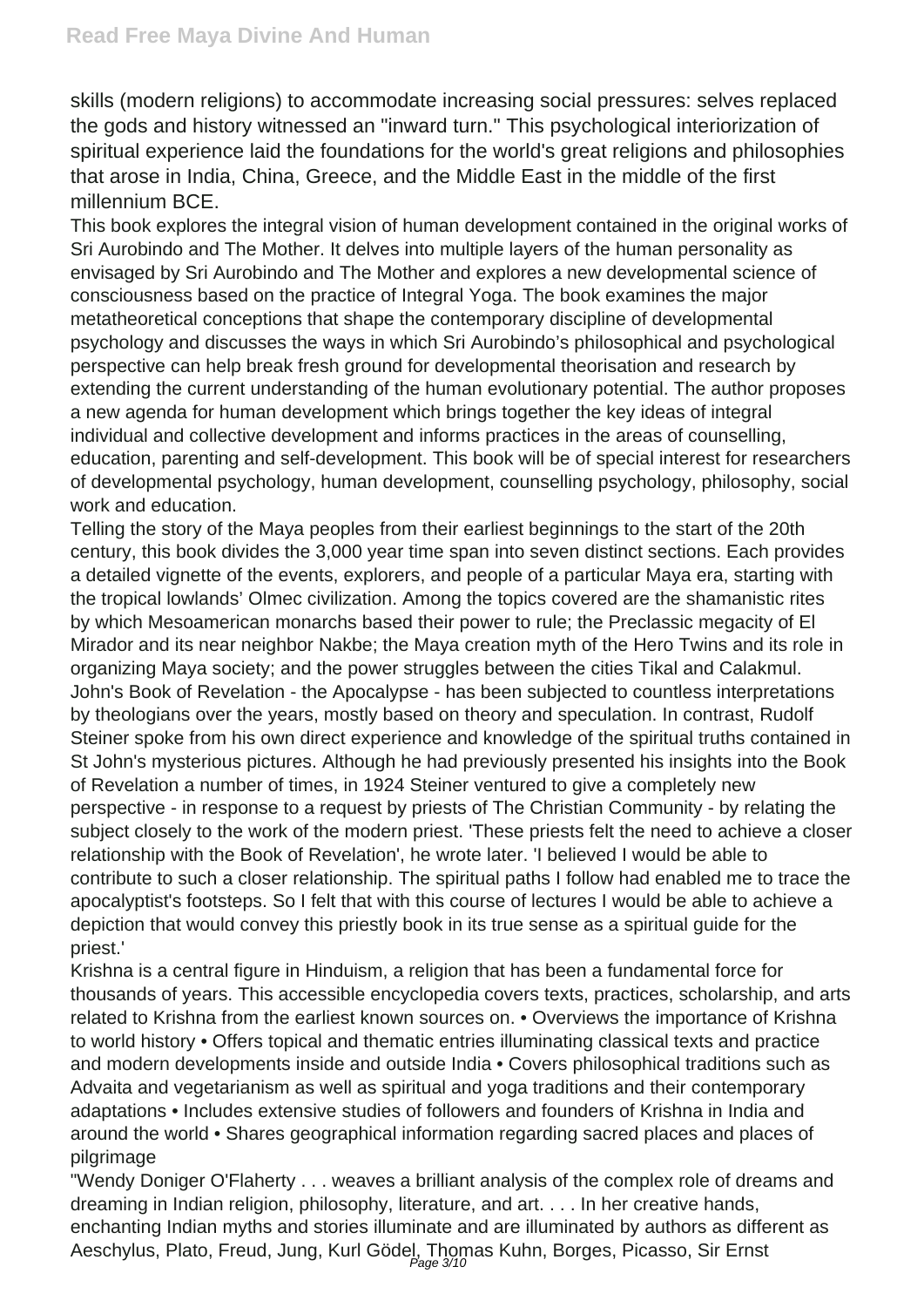Gombrich, and many others. This richly suggestive book challenges many of our fundamental assumptions about ourselves and our world."—Mark C. Taylor, New York Times Book Review "Dazzling analysis. . . . The book is firm and convincing once you appreciate its central point, which is that in traditional Hindu thought the dream isn't an accident or byway of experience, but rather the locus of epistemology. In its willful confusion of categories, its teasing readiness to blur the line between the imagined and the real, the dream actually embodies the whole problem of knowledge. . . . [O'Flaherty] wants to make your mental flesh creep, and she succeeds."—Mark Caldwell, Village Voice

The Mahabharata preserves powerful journeys of women recognized as the feminine divine and the feminine heroic in the larger culture of India. Each journey upholds the unique aspects of women's life. This book analytically examines the narratives of eleven women from the Mahabharata in the historical context as well as in association with religious and cultural practices. Lavanya Vemsani brings together history, myth, religion, and practice to arrive at a comprehensive understanding of the history of Hindu women, as well as their significance within religious Indian culture. Additionally, Vemsani provides important perspective for understanding the enduring legacy of these women in popular culture and modern society. Lavanya Vemsani is Professor of History at Shawnee State University, USA. Her publications include Modern Hinduism in Text and Context, Krishna in History, Thought, and Culture, and Hindu and Jain Mythology of Balarama. Vemsani is President of the Ohio Academy of History. She is the Editor-in-chief of the International Journal of Indic Religions and Associate Editor of Air Force Journal of Indo-Pacific Affairs, and Canadian Journal of History. She is the recipient of the Distinguished Teaching Award, Research Award, and SACA/CASA Best Thesis Award. Consciousness creates and experiences your streaming identity. Moment by moment, you assume viewpoints that cast your life upon infinite mystery's arenas. These parallel universes can be integrated to empower you as an agent of joy. By adopting viewpoints of divine awareness, you can recognize your self as an immanence of light richly endowed with divine virtue. This book is a road map leading you along light's endless highway.

In recent years Latin American indigenous groups have regularly deployed the discourse of human rights to legitimate their positions and pursue their goals. Perhaps nowhere is this more evident than in the Maya region of Chiapas and Guatemala, where in the last two decades indigenous social movements have been engaged in ongoing negotiations with the state, and the presence of multinational actors has brought human rights to increased prominence. In this volume, scholars and activists examine the role of human rights in the ways that states relate to their populations, analyze conceptualizations and appropriations of human rights by Mayans in specific localities, and explore the relationship between the individualist and "universal" tenets of Western-derived concepts of human rights and various Mayan cultural understandings and political subjectivities. The collection includes a reflection on the effects of truth-finding and documenting particular human rights abuses, a look at how Catholic social teaching validates the human rights claims advanced by indigenous members of a diocese in Chiapas, and several analyses of the limitations of human rights frameworks. A Mayan intellectual seeks to bring Mayan culture into dialogue with western feminist notions of women's rights, while another contributor critiques the translation of the United Nations Declaration of Human Rights into Tzeltal, an indigenous language in Chiapas. Taken together, the essays reveal a broad array of rights-related practices and interpretations among the Mayan population,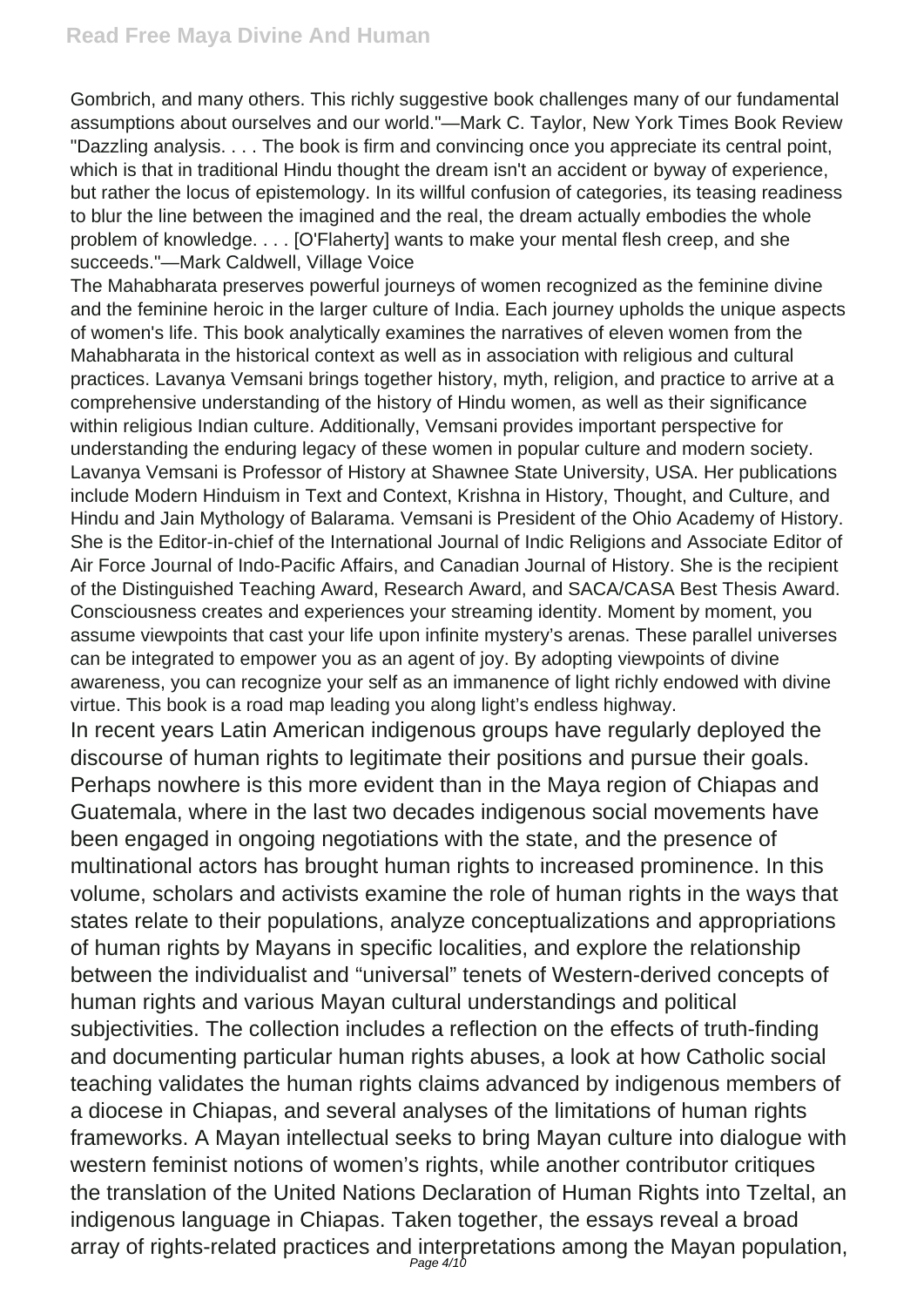demonstrating that global-local-state interactions are complex and diverse even within a geographically limited area. So too are the goals of indigenous groups, which vary from social reconstruction and healing following years of violence to the creation of an indigenous autonomy that challenges the tenets of neoliberalism. Contributors: Robert M. Carmack, Stener Ekern, Christine Kovic, Xochitl Leyva Solano, Julián López García, Irma Otzoy, Pedro Pitarch, Álvaro Reyes, Victoria Sanford, Rachel Sieder, Shannon Speed, Rodolfo Stavenhagen, David Stoll, Richard Ashby Wilson

For thousands of years humanity has longed for a truth, revelation, or knowledge that explains the unity of God behind all mystical experiences, previous revelations, and religions of the world, and the truth behind the universe (science). There have been mystical explanations of God from those claiming they have experienced the truth by direct contact with Spirit. There are also those who have founded great religions of the world. However, a great confusion still reigns among spiritualists, religions of the world, and the many different branches within each religion. If you study this Book carefully, with a sincere mind and an Open Heart, it will be revealed to you that the major religions on earth are not contradictory and separated at all. In fact they are complementary and were sent to earth systematically by One God. When this is understood, the Path to Salvation (Eternal Divine Path) is known! This book is the main writing of Maitreya of the Mission of Maitreya: www.maitreya.org

This book offers a systematic analysis of one of the most important concepts characterizing the Yogacara School of Buddhism (the last creative stage of Indian Buddhism) as outlined and explained in one of its most authoritative and influential texts, Lankavatara-sutra. Compiled in the second half of the fourthcentury A.D., this sutra not only represents a comprehensive synthesis of both early and late religio-philosophical ideas crucial to the understanding of Buddhism in India, but it also provides an insight into the very early roots of the Japanese Zen Buddhism in the heart of the South Asian esotericism. The first part of the book outlines the three-fold nature of Being, as conceptualized in Buddhist metaphysics. The author uses an interpretive framework borrowed from the existentialist philosophy of Heidegger, in order to separate the transcendental Essence of Being from its Temporal manifestation as Self, and from its Spatial or Cosmic dimension. The second part clarifies the Buddhist approach to knowledge in its religious, transcendental sense and it shows that the Buddhists were actually first in making use of dialectical reasoning for the purpose of transcending the contradictory dualities imbedded in the common ways of perceiving, thinking, and arguing about reality.

Coburn provides a fresh and careful translation from the Sanskrit of this fifteenhundred-year-old text. Drawing on field work and literary evidence, he illuminates the process by which the Devi-Mahatmya has attracted a vast number of commentaries and has become the best known Goddess-text in modern India, deeply embedded in the ritual of Goddess worship (especially in Tantra). Coburn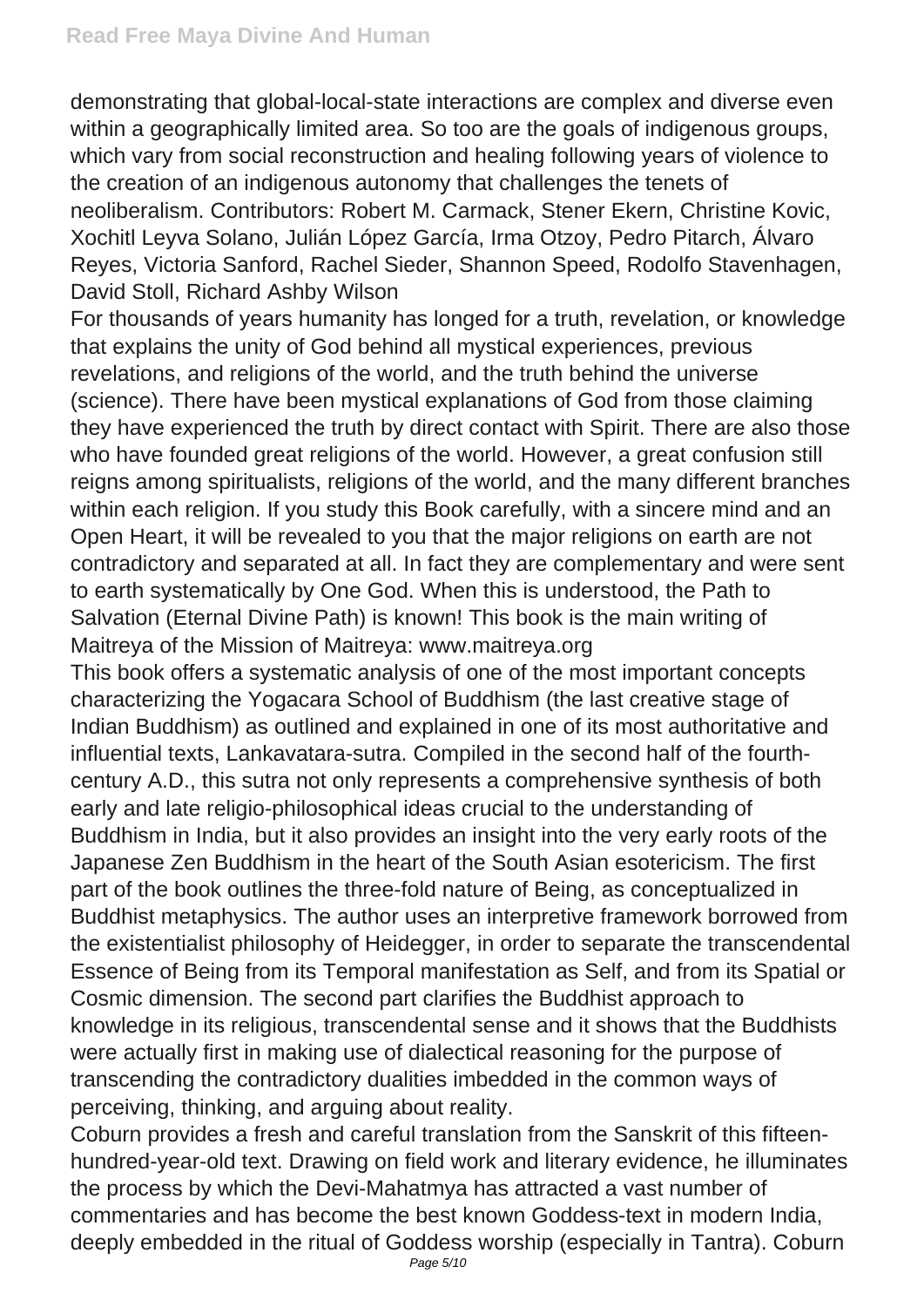answers the following questions among others: Is this document "scripture?" How is it that this text mediates the presence of the Goddess? What can we make of contemporary emphasis on oral recitation of the text rather than study of its written form? One comes away from Coburn's work with a sense of the historical integrity or wholeness of an extremely important religious development centered on a "text." The interaction between the text and later philosophical and religious developments such as those found in Advaita Vedanta and Tantra is quite illuminating. Relevant here are the issues of the writtenness and orality/aurality of 'scripture,' and the various ways by which a deposit of holy words such as the Devi-Mahatmya becomes effective, powerful, and inspirational in the lives of those who hold it sacred.

The esoteric Hindu traditions of Tantrism have profoundly influenced the development of Indian thought and civilization. Emerging from elements of yoga and wisdom traditions, shamanism, alchemy, eroticism, and folklore, Tantrism began to affect brahmanical Hinduism in the ninth century. Nevertheless, Tantrism and its key historical figures have been ignored by scholars. This accessible work introduces the concepts and practices of Hindu Sakta Tantrism to all those interested in Hinduism and the comparative study of religion. Exploring Maya Ritual Caves offers a rare survey and explication of most of the known ancient Maya ritual caves in Mexico, Guatemala, and Belize. The caves were the Maya underworld, where rituals, including animal and human sacrifice, were carried out. The Maya cave cult and mythology, construction and modification of the caves, and cult art and artifacts are discussed. Chládek, an intrepid explorer, then describes important caves that he has recently visited and provides photos of their wonders.

This constitues the first volume of the series. It indicates the scope of the project and provides a list of sources which will be surveyed in the sebsequent volumes, as well as provide a guide to secondary literature for further study of Indian Philosophy. It lists in relative chronological order, Sanskrit and Tamil works. All known editions and translations into European languages are cited; where puplished versions of the text are not known a guide to the location of manuscripts of the work is provided.

Published to accompany a traveling exhibition organized by the Los Angeles County Museum of Art, this book breaks new ground by documenting the development and exploring the manifestations of royal authority among the ancient Maya as well as their descendants, as revealed by the religious beliefs and ceremonies of the Maya today. Drawing on the most current archaeological, epigraphic, and art historical research of an impressive roster of Maya scholars, Lords of Creation addresses specific aspects of the central historical issues and seminal artworks that exemplify the primary characteristic of Maya divine kingship, the capacity of rulers to intercede between gods and men. According to Mayan prophecy, the world will end December 21, 2012. It is a mystery how the Mayans came to this conclusion; it is also a mystery how to stop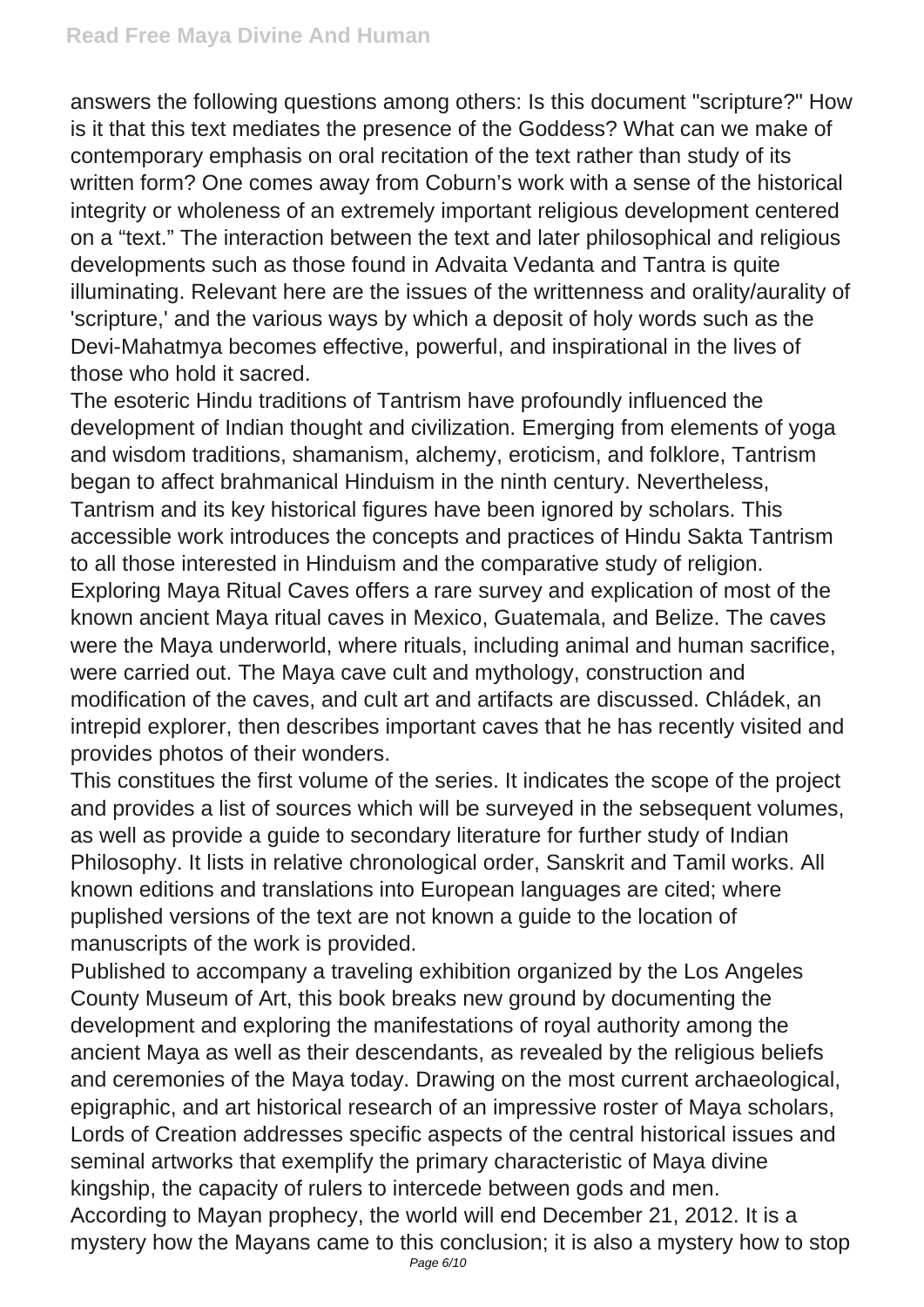certain doom. But in all their wisdom, is there a possibility that the Mayans knew how to postpone the end of the world? If so, could there be an ancient text that reveals the answer archaeologists seek? Anthropologist Kate O'Hara thinks so. She and a team of fellow academics stumble upon a mysterious Mayan codex while investigating in the Yucatan Peninsula. Before the codex can be authenticated, however, it disappears, and the team begins to receive death threats from a menacing secret society. Luckily, Kate already made a copy of the manuscript, and so begins the lengthy process of translation, despite the terrible danger to their lives. The codex reveals the story of Ahkan, a Maya shaman, and her cousin and soul mate, Took Pac, a priest of the Maya Temple of Kul'kul'kan. Took Pac discovered a secret text written by the Mayan king and prophet, Chan Bahlam II. Kate believes the answer to the world's crisis may be found in the words of Chan Bahlam. Now she must try to translate the manuscript in time-and live long enough to share the good news with others.

Africans and their descendants have long been faced with abuse of their human rights, most frequently due to racism or racialized issues. Consequently, understanding shifting conceptualizations of race and identity is essential to understanding how people of color confronted these encounters. This book addresses these issues and their connections to social justice, discrimination, and equality movements. From colonial abuses or their legacies, black people around the world have historically encountered discrimination, and yet they do not experience injustice opaquely. The chapters in this book explore and clarify how Africans, and their descendants, struggled to achieve agency despite long histories of discrimination. Contributors draw upon a range of case studies related to resistance, and examine these in conjunction with human rights and the concept of race to provide a thorough exploration of the diasporic experience. Human Rights, Race, and Resistance in Africa and the African Diaspora will appeal to students and scholars of Ethnic and Racial Studies, African History, and Diaspora Studies.

Human Interaction with the Divine, the Sacred, and the Deceased brings together cutting-edge empirical and theoretical contributions from scholars in fields including psychology, theology, ethics, neuroscience, medicine, and philosophy, to examine how and why humans engage in, or even seek spiritual experiences and connection with the immaterial world. In this richly interdisciplinary volume, Plante and Schwartz recognize human interaction with the divine and departed as a cross-cultural and historical universal that continues to concern diverse disciplines. Accounting for variances in belief and human perception and use, the book is divided into four major sections: personal experience; theological consideration; medical, technological, and scientific considerations; and psychological considerations with chapters addressing phenomena including prayer, reincarnation, sensed presence, and divine revelations. Featuring scholars specializing in theology, psychology, medicine, neuroscience, and ethics, this book provides a thoughtful, compelling, evidence-based, and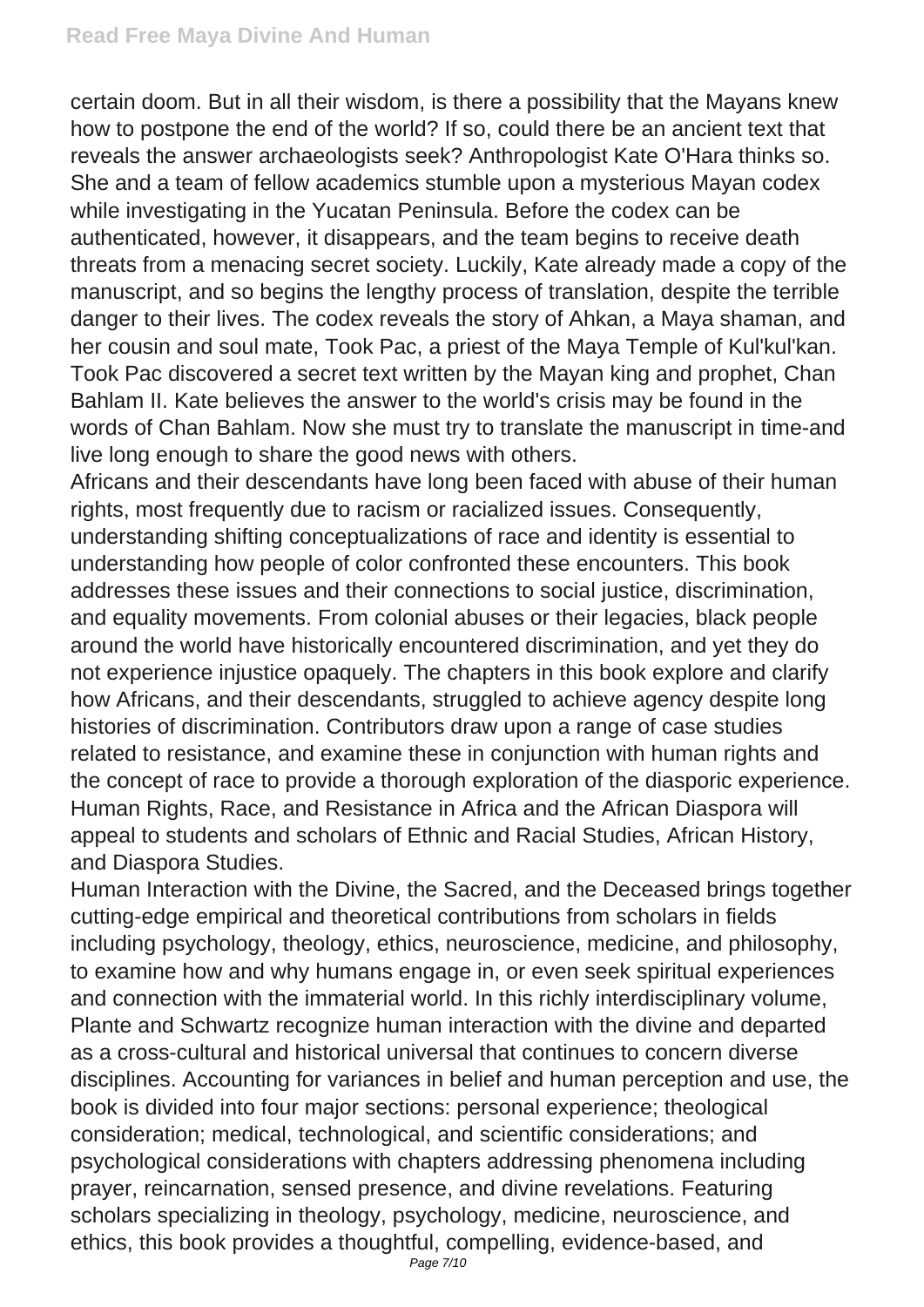contemporary approach to gain a grounded perspective on current understandings of human interaction with the divine, the sacred, and the deceased. Of interest to believers, questioners, and unbelievers alike, this volume will be key reading for researchers, scholars, and academics engaged in the fields of religion and psychology, social psychology, behavioral neuroscience, and health psychology. Readers with a broader interest in spiritualism, religious and non-religious movements will also find the text of interest.

Unlike many other ancient mythologies, Hinduism thrives in the modern world. One billion followers and countless others have been captivated by its symbolic representations of love, karma, and reincarnation. Handbook of Hindu Mythology offers an informative introduction to this dauntingly complex mythology of multifaceted deities, lengthy heroic tales, and arcane philosophies-all with a 3,000-year history of reinterpretations and adaptations. Williams offers a number of pathways by which to approach Hinduism's ever-changing gods and goddesses (e.g., Brahmi;  $\frac{1}{2}$ , Vishnu, Siva), spiritual verses (such as the vedas), secular epics (including the Ri, 1/2mi, 1/2 yana and the Mahi, 1/2 bhi, 1/2 rata), myths within myths, devotional and esoteric traditions, psychic and yogic disciplines, and magical practices. With this handbook, readers can explore the history of Hindu mythology, follow a detailed timeline of key episodes and historical events, and look up specific elements of historical or contemporary Hinduism in a beautifully illustrated reference work. It is the ideal introduction to the origins of Hinduism, the culture that shaped it from antiquity to the present, and the age-old stories, ideas, and traditions that speak to the human condition as eloquently today as ever. Including annotated bibliographies, a glossary of cultural and mythological terms, and numerous illustrations, here is a gold mine of information on Hindu mythology.

This book illustrates the extent to which we can understand the writings of the leading tantricas whose views regarding the universe and enlightenment developed from ritual practice and yoga. Contributors to this anthology include Helene Brunner, Gudrun Buhnemann, Richard H. Davis, Vrajavallabha Dviveda, Sanjukta Gupta, Minoru Hara, Paul Muller-Ortega, Navjivan Rastogi, Alexis Sanderson, Jan A. Schoterman, Raffaele Torella, and Teun Goudriaan. This book explores the rise of the Great Goddess by focusing on the development of saakti (creative energy),maya (objective illusion), and prakr(materiality) from Vedic times to the late Puranic period, clarifying how these principles became central to her theology. "I like very much the way in which Pintchman carefully establishes the interrelationships between saakti, maya, and prakrti concepts that might not at first appear to be closely connected. This book nicely reveals their organic integration, an integration that Hindu culture itself recognized and elaborated only gradually over the centuries. She avoids reading later Sakta or Tantric theological ideas back into the earlier literature, yet she convincingly demonstrates how the later ideas are firmly rooted in the ancient traditions. Thus, the book provides the reader with a sense both of the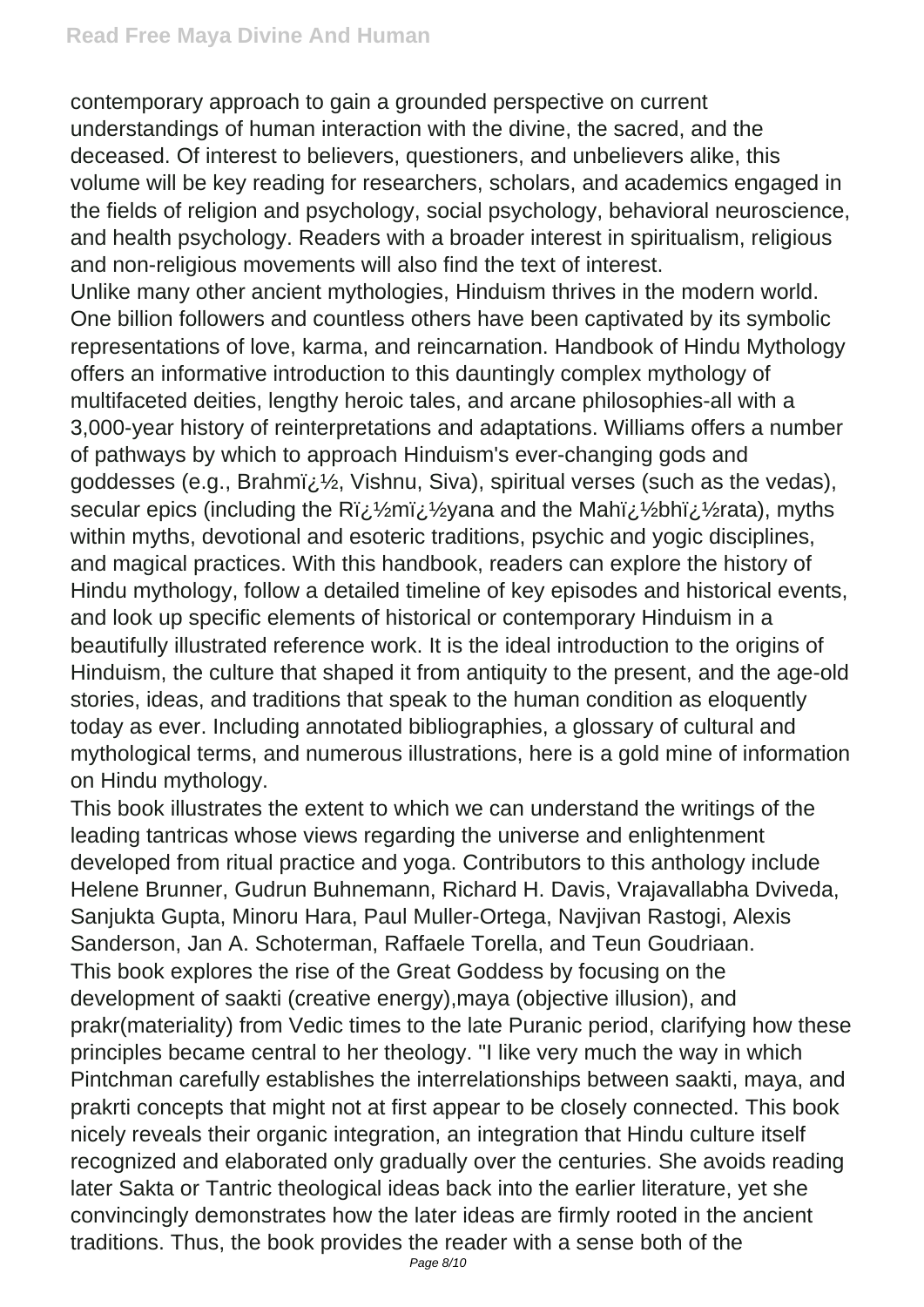continuities involved in the development of the Great Goddess concept, as well as the major transformations of tradition that such a development entailed." -- C. Mackenzie Brown "There are two complementary, arresting features of this book. One is the broad sweep of the author's inquiry into the history of three concepts that are fundamental to the Great Goddess. She follows a thread of continuity that has never been so crisply delineated. The result is kind of a conceptual "adventure story" told in flashbacks: we know what the mature conception is, as it is now common knowledge. Where it came from makes for very interesting reading. The second striking feature is the provocative, suggestive linking of this history to contemporary issues regarding gender and women." -- Thomas B. Coburn "The author provides a thorough discussion of the main concepts relating to the feminine principle in the intellectual, literary traditions of Hinduism. She shows that goddess worship is not a marginal expression but is central to even the most orthodox elements of Hinduism. She also brings together much far-flung scholarship from India, Europe, and the United States without duplicating any of it." -- Kathleen M. Erndl

Film itself is an artifact of memory. A blend of all the other fine arts, film portrays and preserves human memory, someone's memory, faulty or not, dramatically or comically, in a documentary, feature film or short. Hollywood may dominate 80 percent of cinema production but it is not the only voice. World cinema is about those other voices. Drawn initially from presentations from a series of film conferences held at the University of Texas at San Antonio, this collection of essays covers multiple geographical, linguistic, and cultural areas worldwide, emphasizing the historical and cultural interpretation of films. Appendices list films focusing on memory and invite readers to explore the films and issues raised.

Rooting itself in Kashmir Shaivism, Srividya became a force in South India no later than the seventh century, and eventually supplanted the Trika as the dominant Tantric tradition in Kashmir. This is the first comprehensive study of the texts and traditions of this influential school of goddess-centered, Sakta, Tantrism. Centering on the goddess's three manifestations—the beneficent deity Lalita Tripurasundari, her mantra, and the visually striking sricakra—Srividya creates a systematic esoteric discipline that combines elements of the yogas of knowledge, of devotion, and of ritual. Utilizing canonical works, historical commentaires, and the interpretive insights of living practitioners, this book explores the theological and ritual theories that form the basis for Srividya practice and offers new methods for critical and comparative studies of esoteric Hinduism.

A novel of horror and the macabre in India, featuring an American scholar. With the help of a vagrant storyteller he discovers reincarnation, magical transformation, flesh-eating demons and vampires. Lots of stories within stories. By the author of Net of Magic.

This is the first volume of a projected three-volume work on the little known South Page 9/10